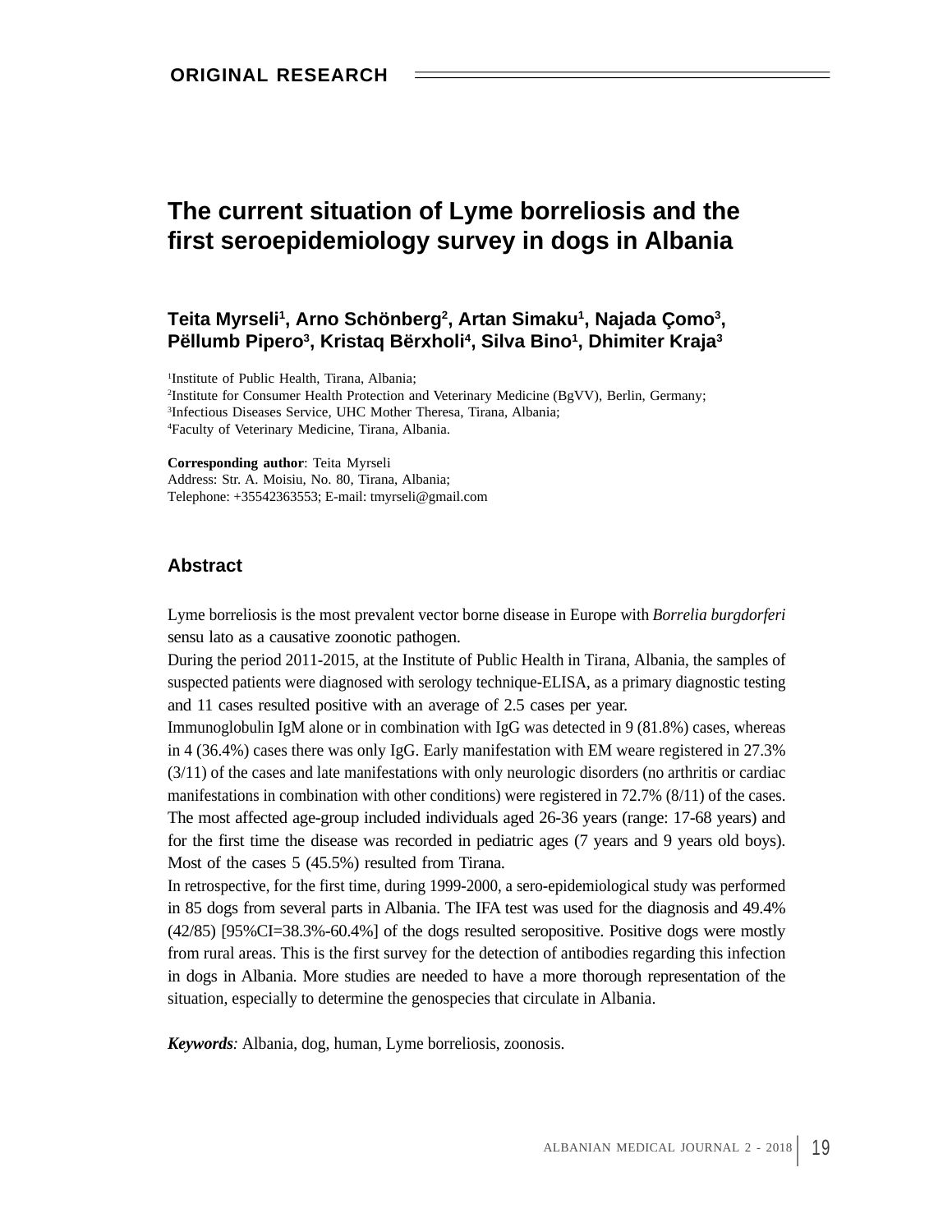In recent years there is an emergence and re emergence of infectious diseases in many parts of the world and Lyme borreliosis is one of them. Lyme borreliosis is a vector borne zoonosis caused by the spirochete *Borrelia burgdorferi* sensu lato and transmitted by the infected ticks of *Ixodes ricinus*. *Borrelia burgdorferi* sensu lato species complex found five genospecies that are pathogenic to humans with a variety of clinical manifestations: *B. burg dorferi* sensu stricto, *B. afzelii*, *B. garinii*, *B.*

**Introduction** *bavariensis* and *B. spielmanii* (1). *bavariensis* and *B. spielmanii* (1).

comprises at least 19 genospecies. In Europe are The range of the age-group is 18-67 years old and Lyme borreliosis is the most prevalent vector borne disease in Europe and the incidence seems to increase from south to north (2-4). In Albania the first case of the disease in humans was registered in 1982 and up to 2015 there are 38 in total. Based on our literature, in the period of 1982-2007 there are registered 27 cases, with an average of 1 case/year. 3.7% are fatal cases (5). The first laboratory diagnosis of Lyme borreliosis was conducted in 1989. From 50 patients clinically suspected, 15 (30%) resulted positive

**Figure 1. Distribution of Ixodes ricinus**

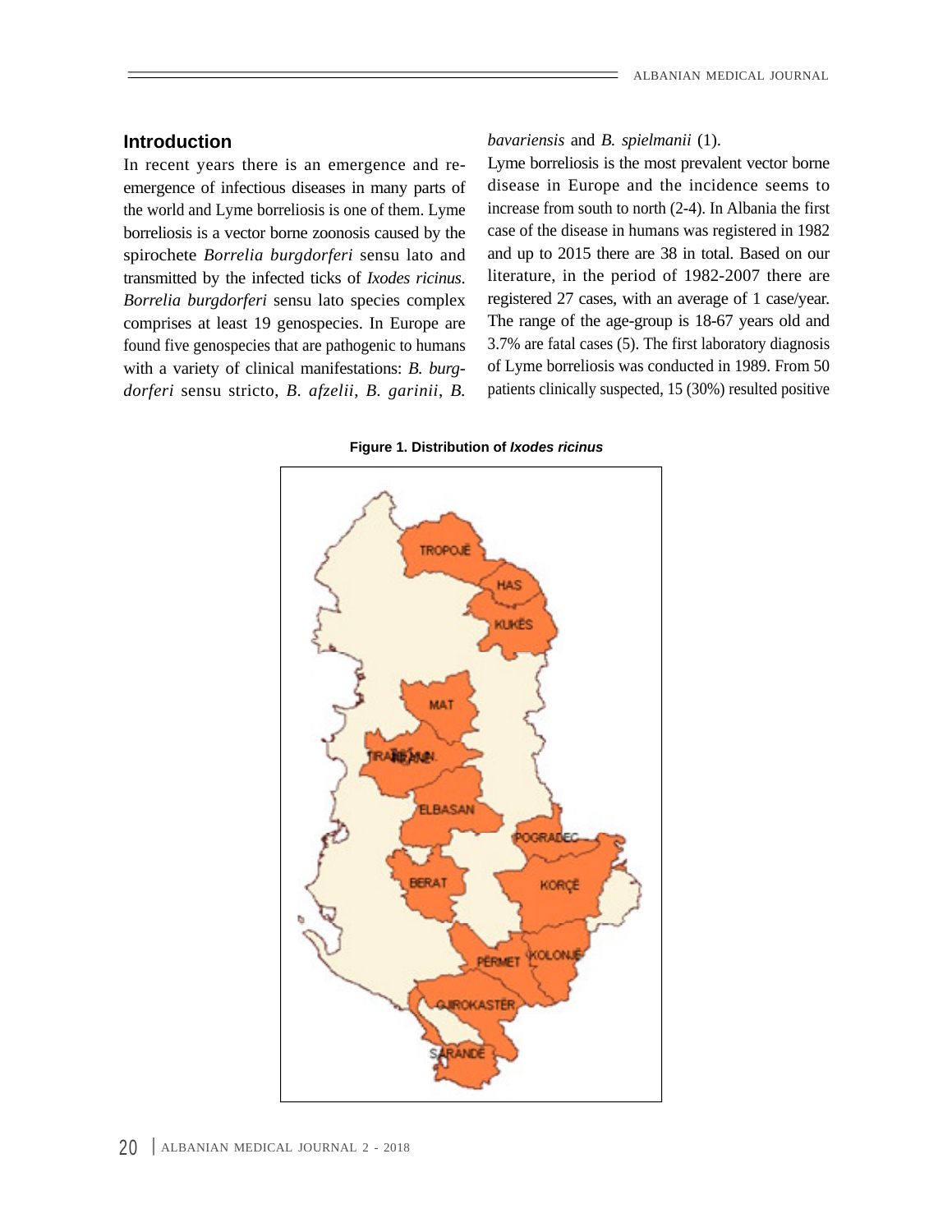with ELISA test. Apart the febrile condition presented disorders/diseases; meningitis and facial paralysis (6).

seropositivity of 41.7% for Lyme borreliosis in dogs study is to present a serosurvey in dogs in several parts in Albania and the current situation of Lyme borreliosis in humans.

*Humans:* The samples are all suspected patients by clinical physicians and diagnosed with commercial serology technique-ELISA as a primary diagnostic testing following the protocol of the kit. A questio nnaire completion was performed for each suspected patient, containing the demographic data, travel information, tick bite information, clinical signs and symptoms related to the disease. A Lyme borreliosis case definition is applied in our laboratory. Dogs

*Dogs:* During 1999-2000, blood samples from 85 dogs of different ages and breeds, were randomly collected. The samples mainly 66 (77.6%) come from areas (Table 1).

**Methods Methods Methods Methods Methods Methods Methods Methods Methods Methods Methods Methods Methods Methods Methods Methods Methods Methods Methods Methods Methods Methods M** During 2011-2015, a total of 11 cases have resulted in these patients, other symptoms are EM, neurological positive, with an average of 2.5 case/year. A total of 10 patients were admitted to hospital. One patient The tick vector *Ixodes ricinus* in Albania is found in which was diagnosed with EM; no need to admit to Tropoja, Has, Kukës, Tirana, Kolonja, Përmet, Berat, hospital. No deaths were registered. The most Burrel, Elbasan, Korcë, Pogradec, Gjirokastër and affected age-group is 26-36 years (range 17-68 years Saranda (Figure 1) (7). No data exist about the old). Two cases, 7 and 9 years old boys are registered in pediatric age in 2014 and 2013 respectively. 6 genospecies that are circulating in Albania. In retrospective, the preliminary data shows a  $(54.5%)$  cases are male and  $5(45.5%)$  are female. In 27.3% (3/11) of the cases we have early and a positive human case (8). The purpose of this manifestation with EM and 72.7% (8/11) of the cases show late manifestation including neurologic disorders. No arthritis or cardiac manifestations in combination with other conditions as clinical signs and symptoms of Lyme borreliosis, were suspected by clinical physicians. The first choice test, ELISA detected specific immunoglobulin IgM only or in combination with IgG in 9 (81.8%) of the cases and in 4 (36.4%) were only IgG. A total of 5 (45.5%) come from Tirana, but one of them referred to get the disease with EM manifestation, during his traveling in Llogara/ Vlora. In Dibër, Durrës, Kukës, Lezhë, Shkodër and Fier are registered 1 case each.

### *Dogs*

A total 42 (49.4%) 95%CI (38.3 - 60.4) out of 85 dogs were seropositive for *Borrelia garinii*. We found seropositive dogs in 11 out of 13 study areas (Table 1).

| District's area             | No. of dog | IFAT $(\% )$ |
|-----------------------------|------------|--------------|
|                             | tested     |              |
| Tirana (urban)              | 26         | 11(12.9)     |
| Allias                      |            | 1(1.17)      |
| Kashar                      |            | 3(3.5)       |
|                             |            | 0(0.0)       |
|                             |            | 1(1.17)      |
| Laprakë<br>Linzë<br>Petrelë | 14         | 7(8.24)      |
|                             |            | 1(1.17)      |
| Shkozë<br>Selitë            |            | 0(0.0)       |
| Tufinë                      | 10         | 8(9.5)       |
|                             |            | 1(1.17)      |
| Vorë<br>Lushnje             |            | 1(1.17)      |
| Durrës                      | 17         | 7(8.24)      |
| Saranda                     |            | 1(1.17)      |
| <b>Total</b>                | 85         | 42(49.4)     |

| Table 1. Positive dogs according to district's area |  |
|-----------------------------------------------------|--|
|                                                     |  |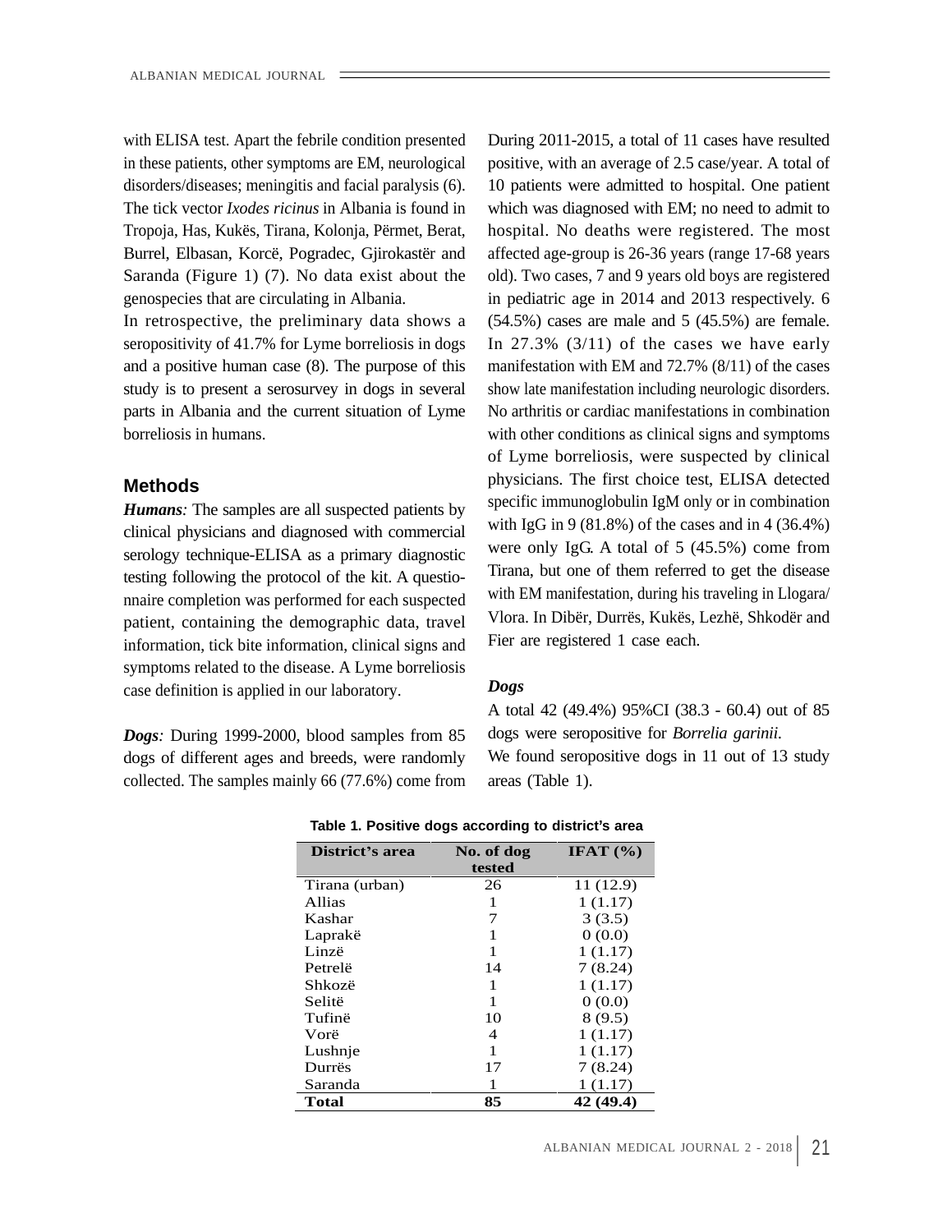The age-group 0-3 years old is the most affected with the higher seroprevalence 27 (31.8%) of the total. Most of the seropositive dogs presented

antibodies in the threshold titre 1:128 followed by 11 in 1:256 and 6 in the titre 1:512 (Table 2).

| Age group    | No. of dogs |       | No. of positive dogs at the given titre |       | <b>Total</b> |
|--------------|-------------|-------|-----------------------------------------|-------|--------------|
| (years)      | tested      | 4:128 | 1:256                                   | 1:512 | N(%)         |
| $0 - 3$      |             |       |                                         |       | 27(31.8)     |
| -4-ก         |             |       |                                         |       | 10(11.8)     |
|              |             |       |                                         |       | 3(3.5)       |
| - ບ          |             |       |                                         |       | 2(2.3)       |
| <b>Total</b> |             |       |                                         |       | 42 (49.4)    |

| and titre<br>Table 2. Borrelia u<br>sitive doas ac<br><sub>⊶id</sub> qarinii positi<br>:cording to age a<br>$\sim$ DVIIVIII.<br>IUNIV 1 |  |  |
|-----------------------------------------------------------------------------------------------------------------------------------------|--|--|
|                                                                                                                                         |  |  |

Local breed with 30.6% (26/85) is more affected followed by German shepherd 15 (17.6%) and only female ratio is 1.6:1.

1 (1.2%) is of Doberman breed (Table 3). Male: female ratio is 1.6:1.

| Dog's breed     | No of dogs IFAT $(\% )$ |          |
|-----------------|-------------------------|----------|
| Local           | tested<br>59            | 26(30.6) |
| Dachshund       |                         | 0(0.0)   |
| Terrier         |                         | 0(0.0)   |
| German shepherd | 20                      | 15(17.6) |
| Doberman        |                         | 1(1.2)   |
| Rottweiler      |                         | 0(0.0)   |
| <b>Total</b>    | 85                      | 42(49.4) |

**Table 3. Positive cases according to dog s breed**

A clinical sign as erithema migrans is an indicator for diagnosis and there is no need of tests for antibodies detection. Suspected patients by clinical physicians are diagnosed in the laboratory with the first choice test - ELISA, which is recommended to be used both in primary care and in more specialized and reference laboratories (3). Only 3 (27.3%) out of the 11 cases show early manifestation with EM. Taking in consideration that about case/year. 60-80% of the LB cases occur in early manifestation with a predominated skin rush- Erythema migrans (2,4) and the rest is late manifestation where up to 12% exhibit neuroborreliosis, it is

Positive dogs were mostly from rural areas. important to consider that in Albania the proportion **Discussion reported** in our study. Although there is no official of the disease could be much higher than it is case definition, laboratory confirmation of *Borrelia* infection is needed for all clinical manifestations, except for the early skin manifestations.

> We have an increase since the first case registered in 1982. Only in the period of 2011-2015 there are 11 cases, with an average of 2.5 case/year compared with the period  $1982 - 2010$  where there were registered 27 cases with an average of 1 case/year.

For the first time the disease is recorded in pediatric age, in 7 and 9 years old boys. The most affected age-group was 26-36 years (range: 17-68 years old). These could be explained with the frequency